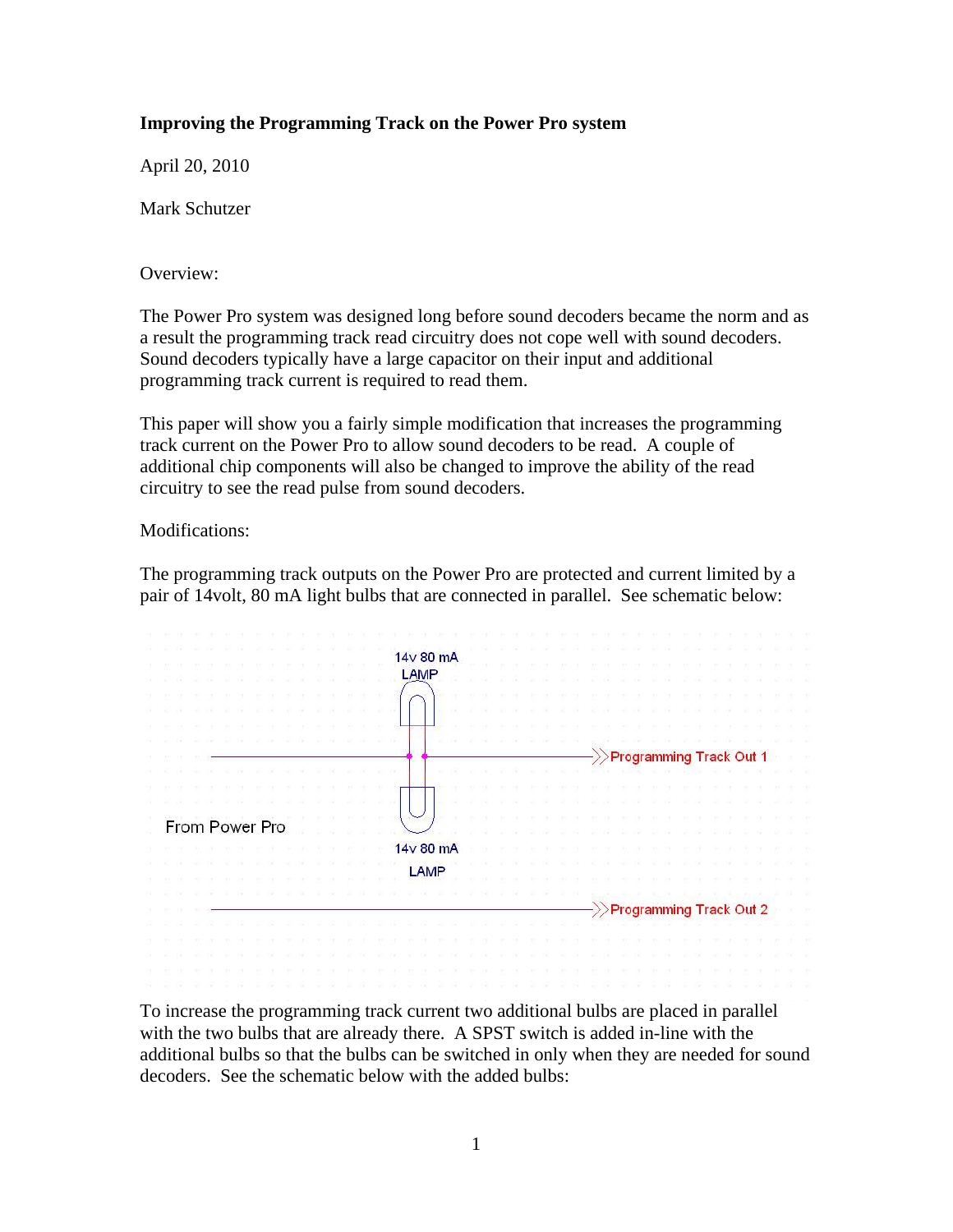

Here is a picture of the Power Pro with the added switch and bulbs mounted on the front panel.

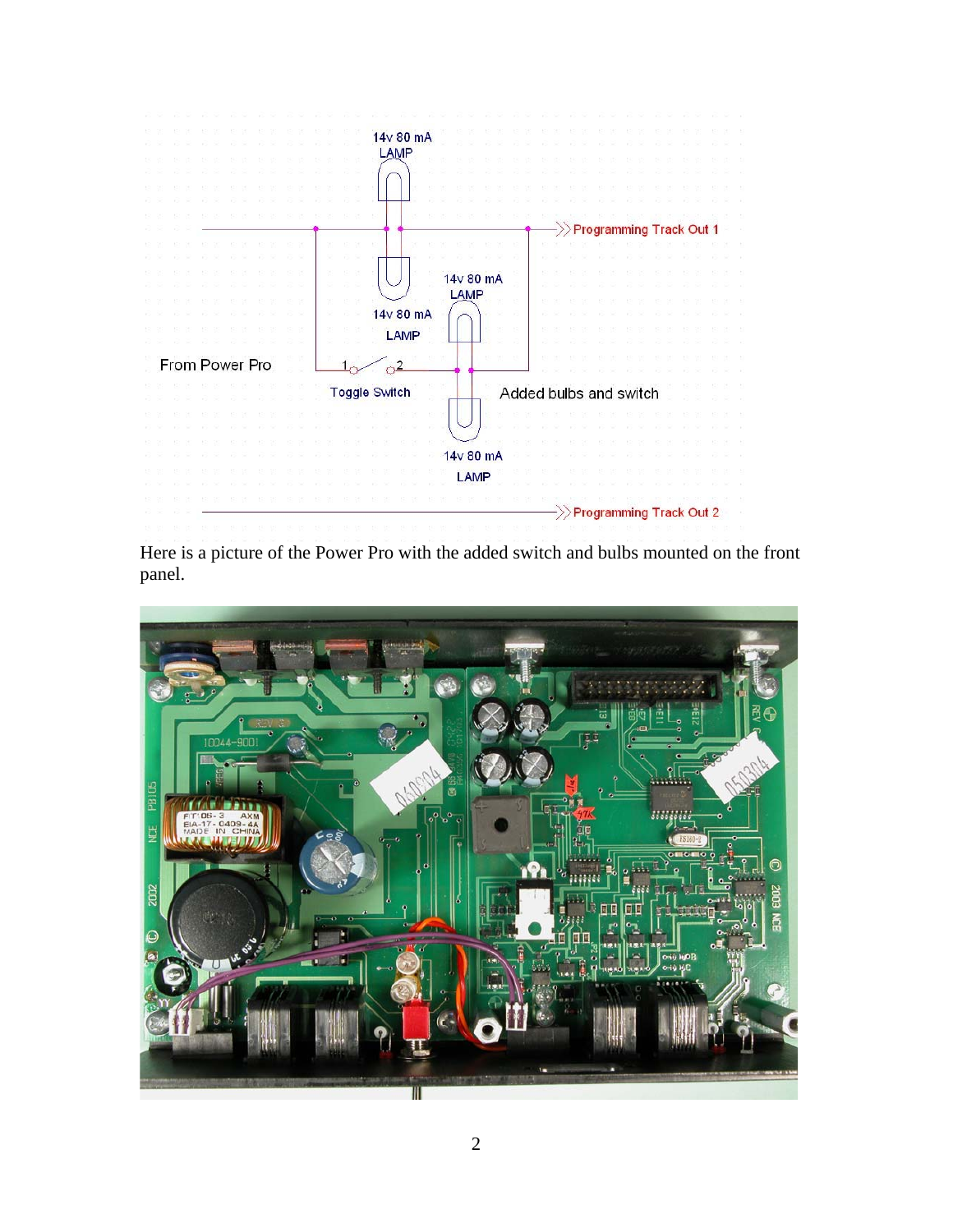The picture above shows the Power Pro command station with the right side top printed circuit board removed for clarity. Notice that there are two red stickers on the right side pointing to a couple of chip components. The picture below shows a close up of this area of the board:



The two components at the tip of the arrows are the two parts that need to be replaced. The new parts to be installed are a 0.1 uF, 50 volt, 0805 capacitor, and the second part is a 47k ohm, 5%, 1/8watt, 0805 sized resistor.

Changing these components improves the noise on the programming track read back pulse especially when used with sound decoders with lots of input capacitance.

The scope plots on the following pages show the read pulse (top trace) for several different decoders before and after the modification of these two components. Don't worry if you don't know what it means; just look how much cleaner the read pulse (top trace) is after the modification.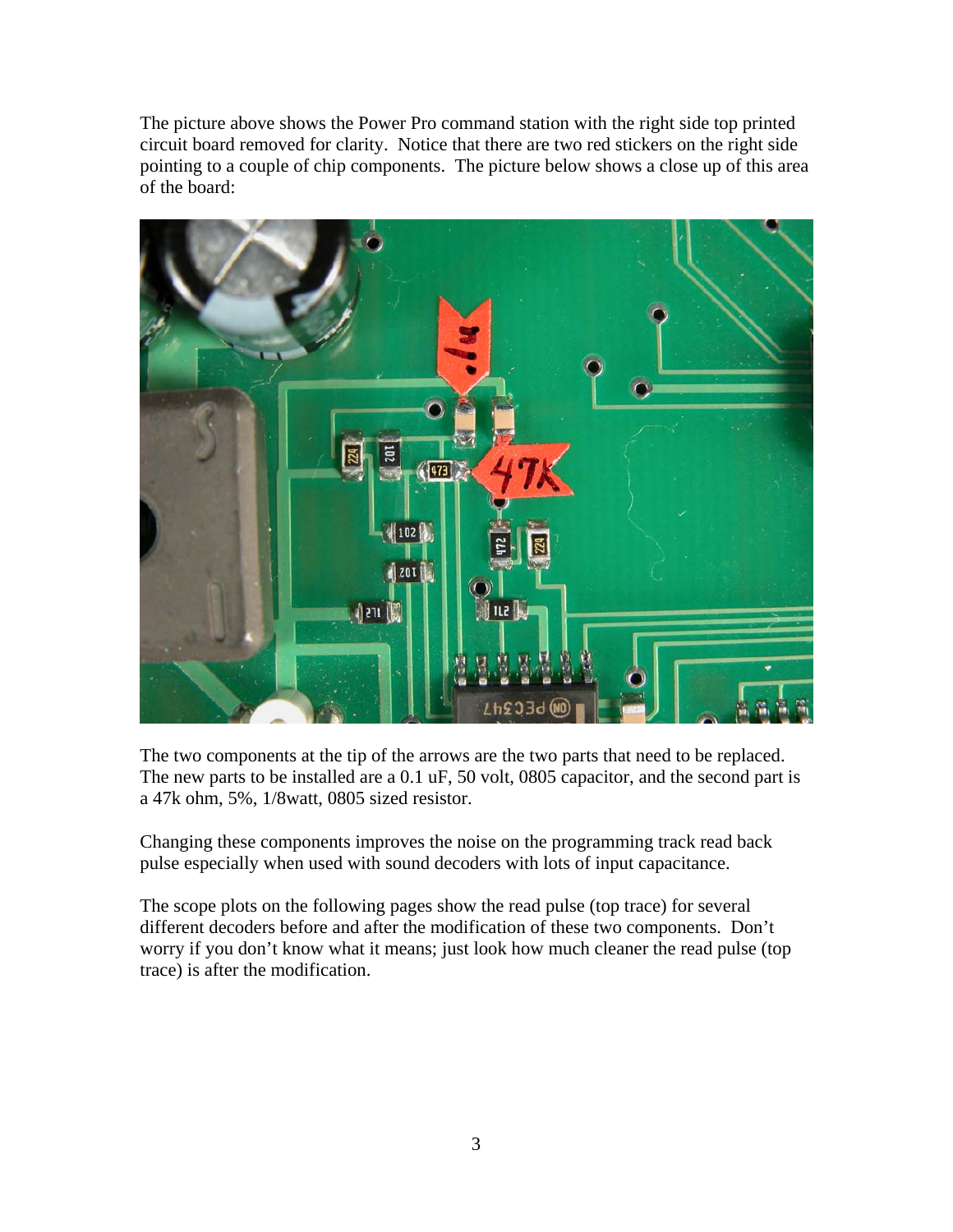

BLI / QSI read acknowledge before modification



BLI / QSI read acknowledge after modification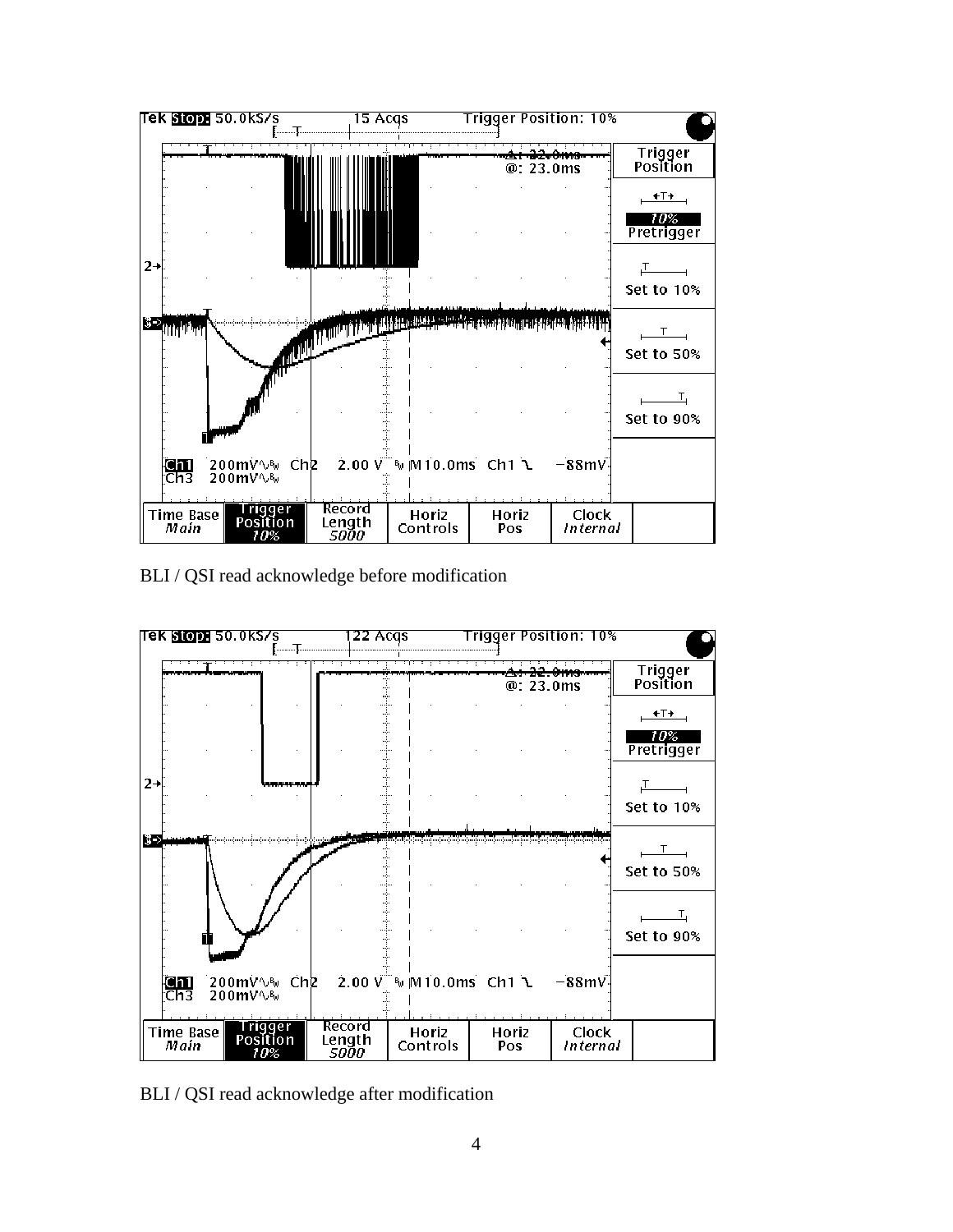

NCE read acknowledge before modification



NCE read acknowledge after modification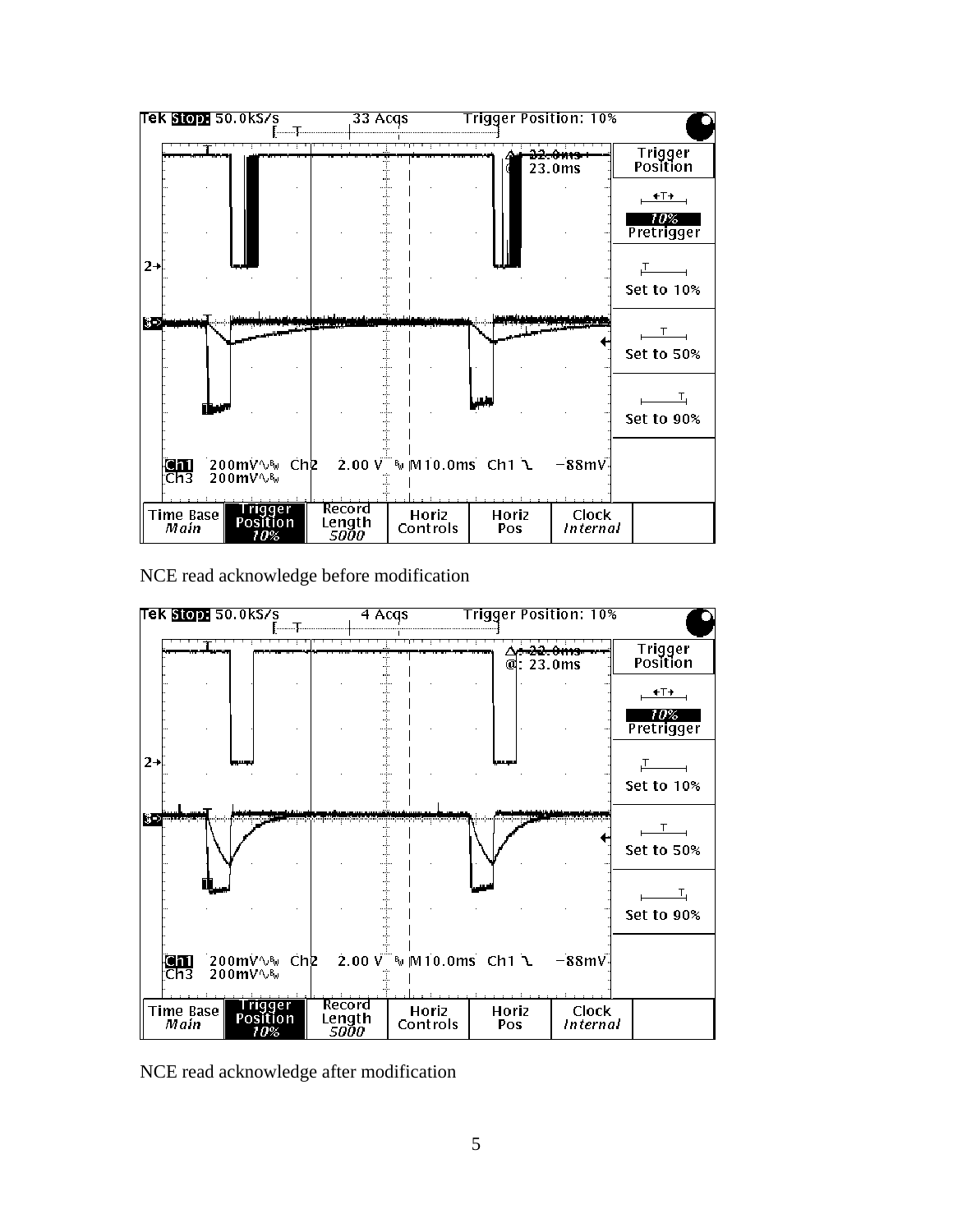

Tsunami read acknowledge after modification

Note: For QSI and Tsunami decoders 2 additional 14v, 80ma bulbs are switched in parallel with the 2 bulbs that are already in line with the programming track output. For NCE decoder pictures the extra bulbs are switched out



R14 changed from 220k to 47k, C15 changed from .01uF to .1uF, locations above. (Rev G board shown)